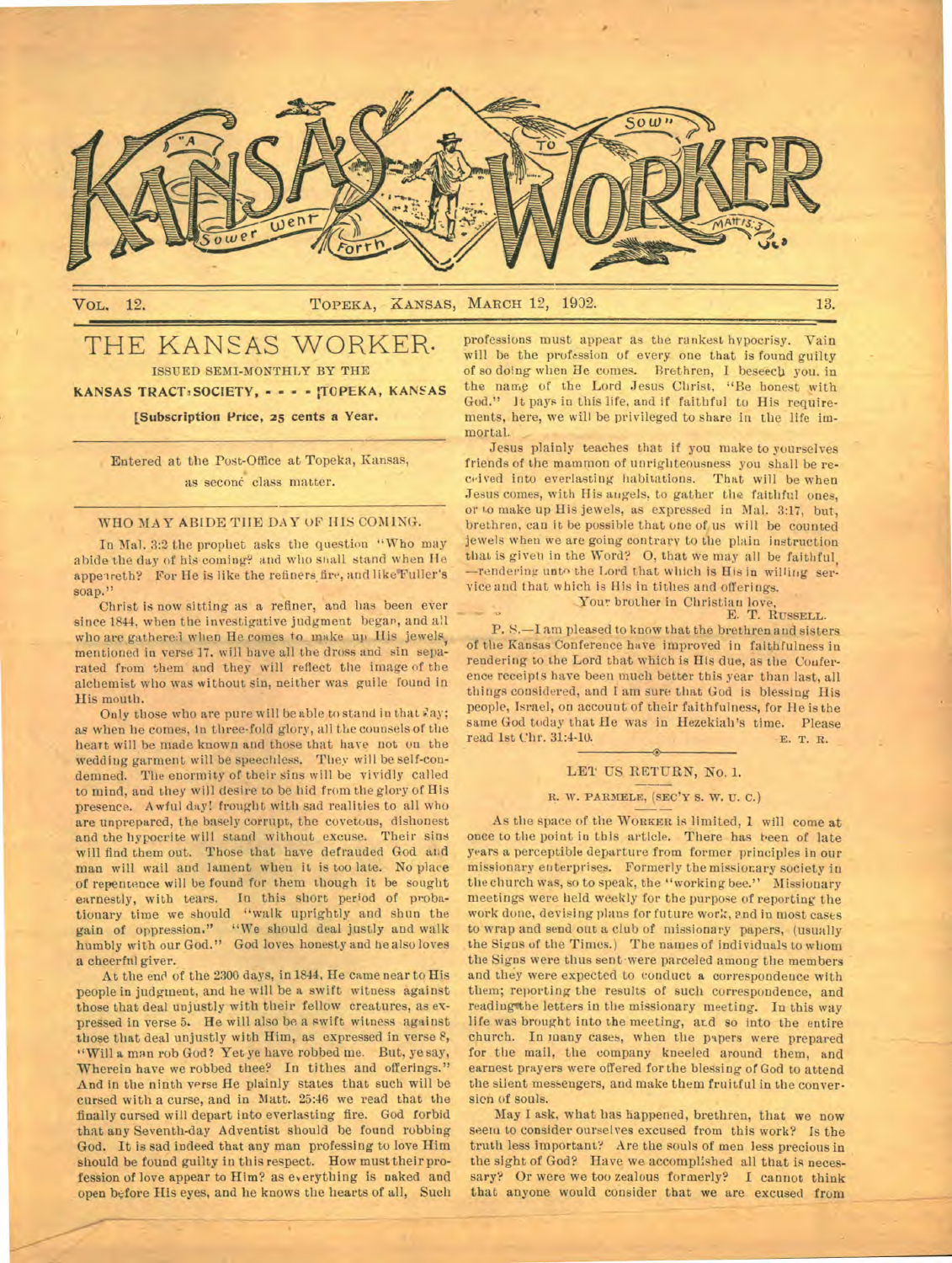service yet, but on the other hand, I believe all will agree that we have really become careless as to our duty in these matters The purpose of this article is not to lay plans for work, but simply to call attention to faults that I believe exist.

I know that 1 am speaking the truth when I say that many of our local societies have almost become "cash buyers' unions,"—a sort of combination through which supplies may be furnished the members at a reduction. Am I putting it too strongly? Let me give my reasons for saying this: The Signs of the Times has been furnished at club rates at a loss to the publishers, in order that it might be used by our churches as a missionary paper. The single subscriptions, in a measure, make up the deficit. In some of our churches, with which I have become acquainted, our brethren have discontinued their single subscriptions, and have clubbed together for perhaps 25 copies, and imposed upon their librarian the task of remailing the papers each week to the members who have thus subscribed. Thus they obtain the papers at one twenty-fifth of the entire cost of the club.

The only object that the Signs publishers have had in making a club rate is so that the brethren might be able to take a large number to send to those who would not have interest enough to subscribe for the paper. They have expected that the single subscriptions of our brethren, together with the subscriptions of those who might thus become interested in the paper, would in a measure make up for the loss sustained by making the club rate. Is it missionary work, brethren, for us to take advantage of this, and head off the object of the publishers, cutting off the revenue from single subscriptions, by taking our papers through the club? Since we know these things, can we longer pursue this course?

Similar errors are committed in regard to subscription books and tracts; but I believe that these were committed unthoughtedl3, and this gives me courage to point them out.

## $\bullet$ WORK FOR ALL.

We are living in an age when a great work is to be accomplished. May the Lord grant that we may sense the time in which we are living, and not only the times, but especially the responsibility that is resting upon us, who are professing to be the people of God. Many of us were brought up with not a ray of heavenly light shining upon us; with our mental faculties beclouded by a wrong way of living and taught from our youth a perverted gospel, till we doubted the inspiration of the Bible. But, the morning star has arisen and the truth in its purity is shining upon us and continues to shine brighter and brighter.

As we study these precious truths we find that we are living in the generation when the earth's history will be Then will be fully demonstrated the awful consequences of transgression which is now filling our little, unfortunate world with so much violence, crime and suffering.

The attention of the sin-sick soul is called to the most precious promises that the Lord is waiting so anxiously to fulfill for his people,—for those who accept these divine commandments. Our hearts are filled with joy and gladness as we learn the precious truth that our glurious Redeemer is about to return in the clouds of heaven. The question at once comes to us,—are we ready? Have I done that which it was my duty to do? Here we are engaged in carrying the last message of mercy to the world, and Oh, the responsibility that rests upon us! The salvation of souls depends uponour efforts. Are we warm with zeal for the salvation of others, or are we lukewarm? Are we really doing our best? Per-

haps some one may say, "Yes, I and my sons are working hard every day on my farm; and If I pay my tithes that will spread the message." That is a good work, but will paying tithe alone spread the message? The Lord only knows how many souls are perishing while you and your sons are working with your wheat.

In Luke 10:2 we read that we should pray the Lord of the Harvest to send laborers into the field for the harvest is ripe but the laborers are few, aad money alone will not do the work. There are many young men and women who should be out in the canvassing field, thus carrying the Third Angel's Message into the very homes of the people and we would enjoy many more rich blessings that we do not now possess.

By working for God we will become better Christians. We will become purified as the message flows through us to others and by being thus engaged we will not become tired of waiting for the Saviour's appearing, but time will go fast and we will have the joy of seeing souls saved in the kingdom through our efforts. So, let us pray that the Lord may send laborers into the field and say ourselves "Here am  $L$  send me." I, send me."

## THE SALE OF CHRIS C'S OBJECT LESSONS DE-VELOPS CANVASSERS.

When the plan to have our church members everywhere take hold of the sale of Christ's Object Lessons was first inaugurated, we firmly believed that the work would not only prove a sweet blessing to all those who engaged in it; but that it would eliminate the bitterness between brother and sister, and bring unity and peace into our churches, but that it would also inspire our people with a love for the work of placing our publications in the hands of their friends and neighbors.

We are glad to learn that our expectations concerning this phase of Christ's Object Lessons work are being met at the present time in Oklahoma territory, and that a canvasser's institute is being held there with an attendance of 45 persons, who are preparing themselves to go forth to sell our regular publications. Elder Rupert, the president of the conference, in a recent letter states that these people have received their love for the canvassing work and desire to go into it from having taken bold of the sale of Christ's Object Lessons, and then he adds:—"Our whole Conference seems to be on a boom in the book business at present."

Many times have we been told by the Spirit of Prophecy that the plan for Christ's Object Lessons was given by God himself. Not only did God give the plan, but when He gave it He told us what the results would be. We are now reading the first fruits of this blessed work and the joy of *the*  experience is welling up in many thankful hearts. The hearts of humble brethren and sisters who nave gained an experience in selling these books are going forth in praises to God for what He has wrought. The hearts of some of the managers of our publishing houses and the presidents of our conferences are also making melody to the Lord, as they see this work raising up strong men and women to carry our other publications to the world.

We must all join in returning thanks to our Heavenly Father who has stirred our hearts to do this work in the words of two ancient prophets:—"This also cometn forth from the Lord of hosts. He is wonderful in council, and excellent in work. . . . Behold thou hast made the heavens and the earth by thy great power and stretched out arm. There is nothing too hard for thee. Thou showest loving kindness unto thousands and recompenseth the iniquity of the fathers in the bosom of their children after them. The Great, the Mighty God and Lord of hosts is His name. Great in counsel and Mighty in work."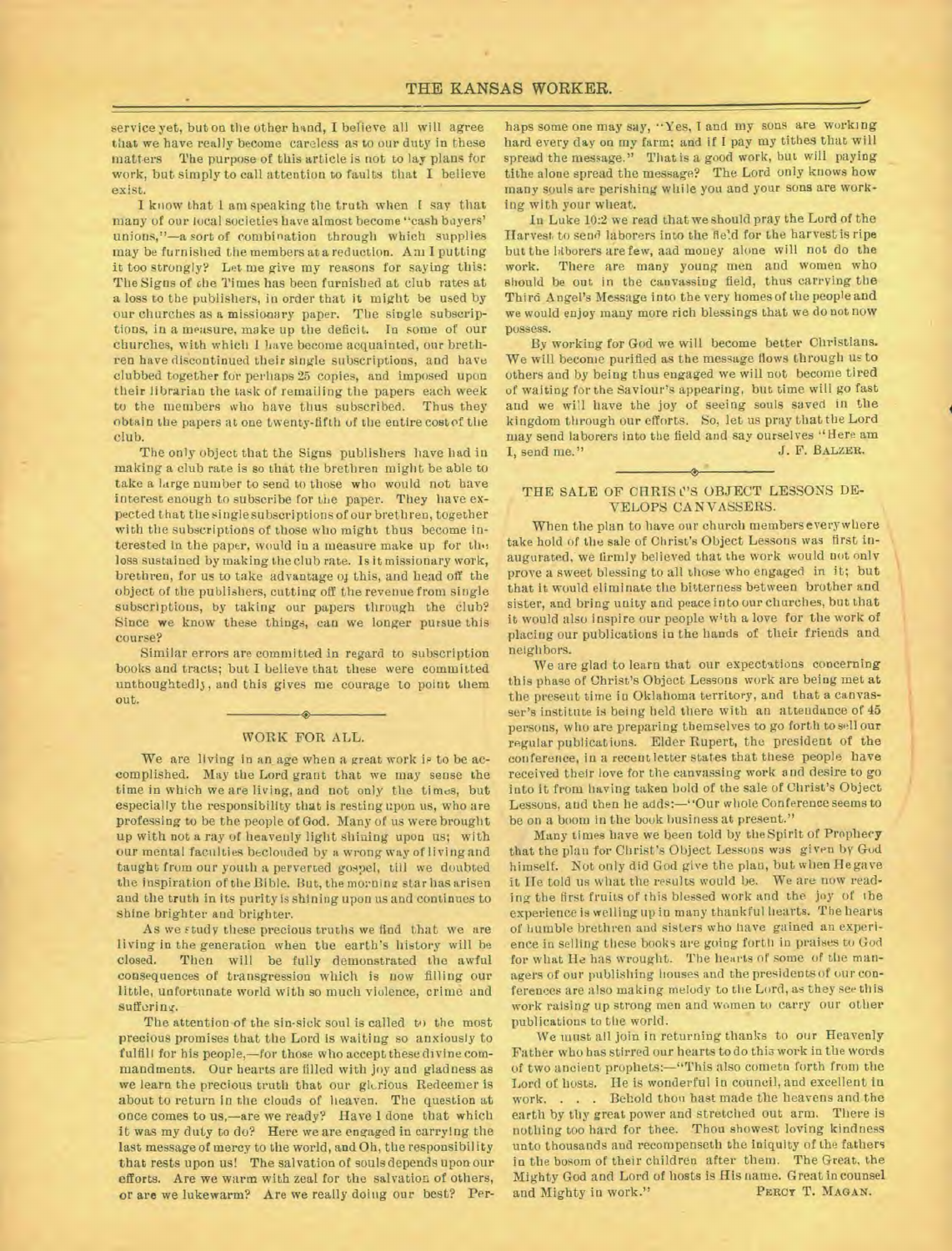

## THE WATER OF LIFE.

There are things to be seen that these natural eyes of our body cannot discern. With these eyes we cannot see God, for they are but physical and spiritual things are spiritually discerned; but we are to be spiritual now and here, before we receive spiritual bodies, and so are to be able to discern spiritual things. With our natural eyes we cau see the springs of water coming from the rocks in the mountains, or gushing out of the earth in the plain, but when we use the reason that God has given us we know that the earth is not, the real source of that water. Whence does the water come that we see springing forth so pure and refreshing from the\_ rock? The answer is given in the Bible and if we really thought, we should know it without being told. When the children of Israel were in the desert and were famishing for water, God told Moses to smite the rock in Horeb, the dry place, and as be did so, water gushed forth and ran like a river. The rock itself had no water, but the Lord stood upon it and the people "drank of that spiritual rock that went with them; and that Rock was Christ." 1 Cor. 10:4. He is the producer of all things. From Him everything comes. The water that we drink day by day comes from Him as directly as does the river of water of life that John saw, and is in reality the overflow from it. If we believe this simple truth and know that we drink only of the river of life we shall have new life day by day, and that daily life will be the lite of heaven. Only so can we live pure Christian lives.

We must consciously receive the life of the Lord, and then we shall allow Him to direct it in his own way. Then will He see to it that our ways are right. But we must remember that the life has been perverted and put to base uses, and that therefore it is necessary for us to be careful that we take the life in its purity "fresh from the throne of glory."

In the case in the desert there was not room for all at one time to take the water as it gushed forth; but all can come at one and the same time to the throne of grace, and all can take the life that is given before it is defiled by the .curse. We cannot afford to be indifferent in this matter. -God gives His life to us by various means, and under various forms—in food and drink and light and air, as well as by the Holy Spirit aside from any of these agencies; and in taking these gifts from God, we should be most solicitous to receive them directly from His hand. We must see that we get the life in the simplest and purest form possible, before it has been loaded with the curse. Our diligence and care in this matter will indicate and be the measure of our desire to receive the holy spirit, which seals us children of the everlasting Father. E. J. WAGGONER.

#### APPOINTMENTS.

A General Meeting will be held at the following places: Lehigh, March 14-16. Ellsworth, March 17-20; Otis, March 21-23. Meetings will begin on the evening of the date named. Elders McReynolds, president of the Southwestern Union Conference; S. H. Lane, Battle Creek, Michigan; and E. T. Russell, president of Kansas Conference, will be at each place to give instruction. Let as many as possible plan to -attend at least one meeting.

## A GREAT MEETING.

The first biennial session of the Southwestern Union Conference will be held in the Auditorium in the city of Topeka. This building was erected by the City at a cost of \$104,000 00, and has a seating capacity of four thousand persons. 'Through the "good hand of our God upon us," we have been able to secure this building for our meeting. Although we *have* not yet received definite word in regard to rates, yet we have assurrances that railroad tickets to attend the meeting will be sold at a rate of one fare for the round trip.

Last spring many of our brethren from Kansas went to Battle Creek to attend the General Conference. The session of the Southwestern Union Conference to be held in Topeka, April 16 to 26 will be of really more vital importance to the work in the state of Kansas, and to all of the other states composing the Union Conference, than was the General Conference. Will not our brethren in Kansas make a special effort to be present? Instruction in all branches of our work will be given, and we feel assured that all will feel paid for coming.

I would like to urge our young people especially to attend as instruction will be given which will enable them to engage more intelligently in the work of the Lord. Are there not many of our young people who would like to come to Topeka soon and canvass here for the Midwinter Good Health until after the Conference? I shall be glad to hear from any who may feel so moved. All questions concerning the Conference will be cheerfully answered. R. W. PARMELE. cheerfully answered.

> Secretary Southwestern Union Conference, 821 West 5th Street, Topeka. ۵

## SABBATH-SCHOOL CONVENTION.

Last spring four families organized a Sabbath-school in the Enterprise school house, five miles west of Aurora and nine miles south of Concordia. On October 18, Bro. Brown and I commenced meetings here which were continued until the holidays. As the result of these meetings six of the young people in the Sabbath-school sought forgiveness of sins and received the peace of God in their hearts. Five others, adults. received the message and commenced for the first time to keep the Sabbath and were added to the Sabbath-school.

This was a new Sabbath-school and felt their need of instruction. The brethren and sisters at Miltonvale, Clyde, Forty-eight and Concordia were invited to meet here in Sabbath-school convention February 8 and 9. Owing to continued snow and bad roads, not many were able to come from a distance, but those who did come enjoyed the study of the Sabbath-school work.

The following subjects were freely discussed by those present:

The Importance of Sabbath-school Work.

The Need of Searching the Scriptures.

Danger of Formalism in Sabbath-school Work.

The Need of Devoted Teachers.

Co-operation of Parents and Teachers.

Treatment of Erring Pupils.

Another important feature of the convention was the Question Box, which received many queries which often arise in the mind of Sabbath-school Workere.

Sister Emerson's instruction to parents and children was much appreciated by all.

This convention was a blessing, not only to the older Sabbath-keepers, but to those who are just taking hold of the message at this place. They realize that brethren and sisters of "like precious faith" elsewhere are interested in their souls and thus their hearts are knit to ours and made to rejoice in the bond of Christian love.

> B. E. HUFFMAN, Sabbath-school Superintendent.